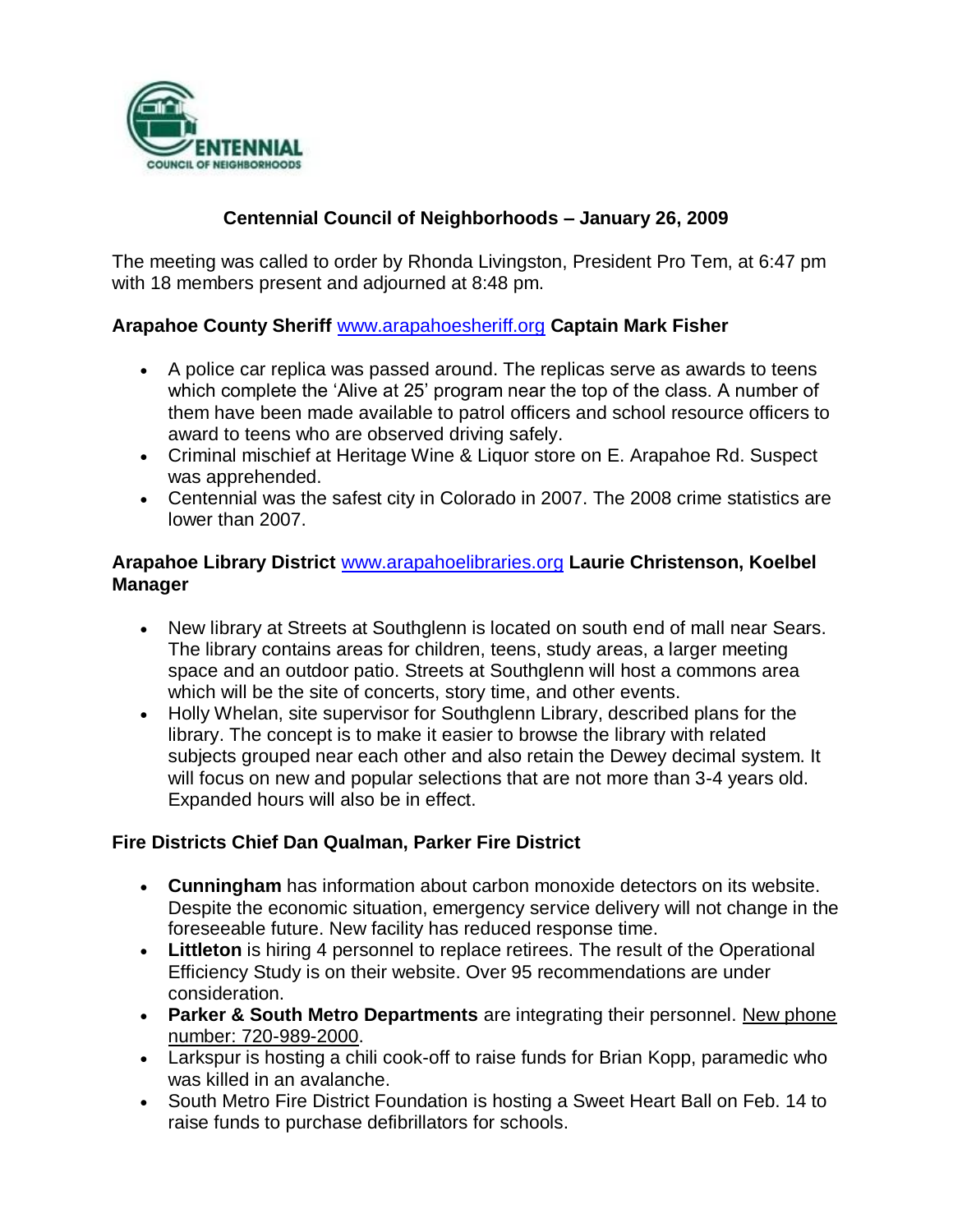- A report from Cunningham, Littleton and South Metro that cover Centennial is available.
- It is recommended that CO2 monitors be placed in bedrooms and near the furnace.
- [www.cfpd.org](http://www.cfpd.org/) [www.littletongov.org](http://www.littletongov.org/) [www.parkerfire.org](http://www.parkerfire.org/) [www.southmetro.org](http://www.southmetro.org/)

## **South Suburban Park & Rec District** [www.sspr.org](http://www.sspr.org/) **Jean Flynn Ray, Community Relations**

- '50-cent Fridays' is designed to celebrate 50 years of South Suburban. Recreational opportunities for 50-cents are scheduled on certain Fridays throughout the year. District residency is not a requirement.
- Forms for the Matching Gift Program were distributed. \$10,000 in matching funds is available to civic organizations to match dollars for improvements to South Suburban facilities and parks.

## **City of Centennial** [www.centennialcolorado.com](http://www.centennialcolorado.com/) **Allison Wittern, Communications Specialist**

- Design Concepts has been selected to develop a plan for the open space surrounding the city center.
- Sales tax authorization & certificates are in the mail to those who have signed up.
- Council & staff met over the weekend to discuss the vision program.
- The Centennial Connections newsletter will be mailed the end of March/early April.
- Information on coyotes is available for HOA newsletters. A management plan is being developed with other nearby cities.
- HOA registration forms were available to provide contact information for the city.
- Centennial Fit4Colorado Community Walk, January 31, 9:00 am, Ecological Park 1-2 mile walk in the park with the mayor. Jennifer Zeppelin and Mayor Pye will lead the walk.
- Southglenn Sub Area Plan Open House on February 12, 6:00-8:00 pm at city offices. Looking at commercial areas in that vicinity.

## **Southeast Metro Stormwater Authority Update Mike Vinson, SEMSWA Program Manager**

 Mike Vinson provided a Power Point presentation. SEMSWA was formed in the fall of 2006 to address the management of storm water. The board is comprised of 3 from the city, 2 from the county and 1 non-voting member. Revenues are based on the amount of impervious surface of a property. SEMSWA provides maintenance of the infrastructure, new infrastructure, stabilizes current streams and rivers, & protects the quality of water in the system. He described projects from the past, current and future years. John McCarty, Executive Director, can be reached at 303-858-8844. Andrea Suhaka & Ron Weidmann serve on the board of directors of SEMSWA representing Centennial.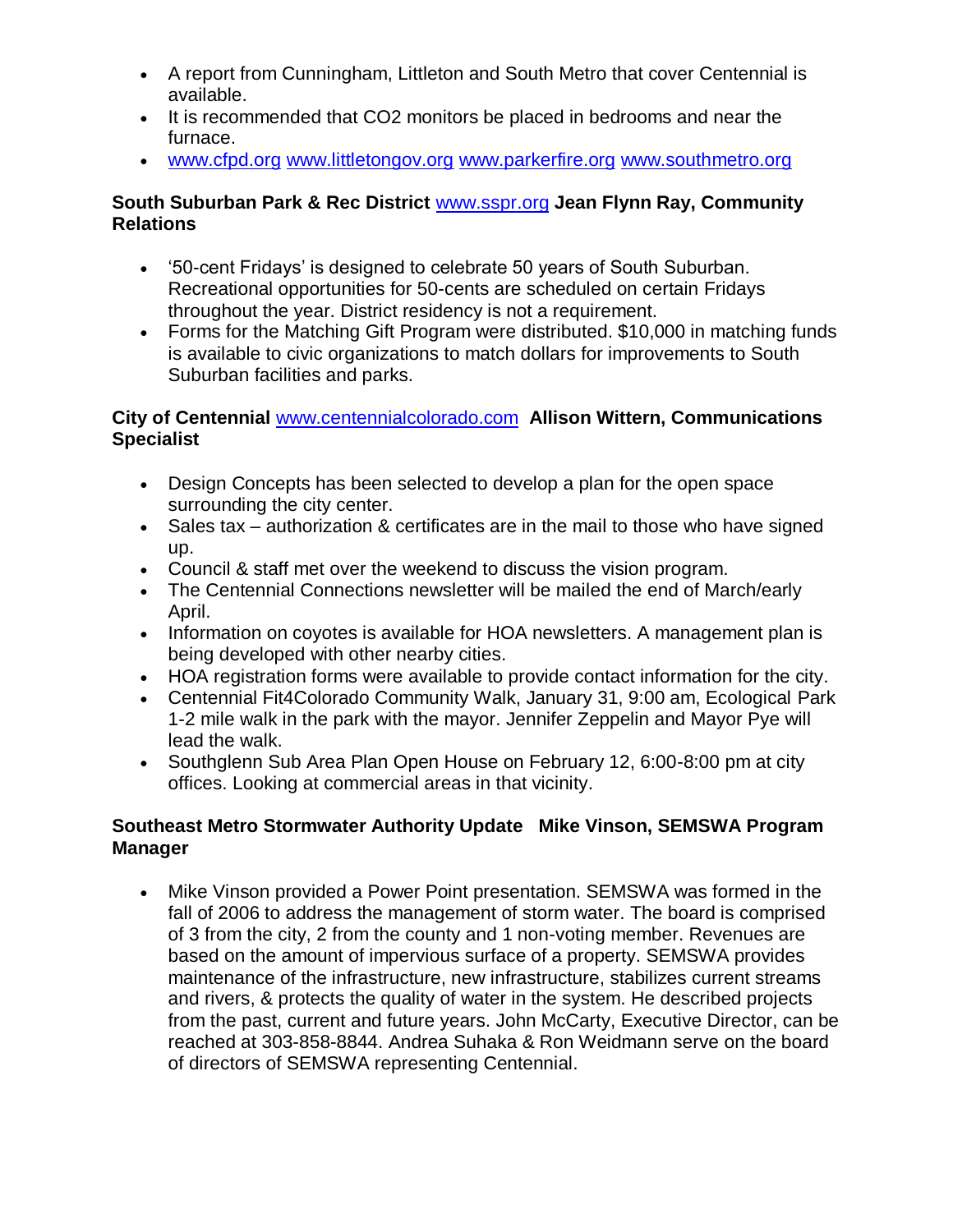## **"Shop Local" Corri Spiegel, City of Centennial**

 Corri Spiegel described the Shop Local program. 'Explore Centennial' provides an opportunity to Centennial citizens who sign up to receive monthly information about participating businesses offering promotions. It is an economic development program. Partner business information is on the city website.

#### **Bus Bench/Newspaper Box proposed regulations Jeff Brasel, City of Centennial**

- Bus benches in Centennial are provided by private contractors who may display advertising. The display of the benches should be upgraded by extending the bench contracts to more than a year at a time with incentives for vendors to recoup their expenses and to provide for increased design & maintenance. Staff has proposed that Centennial do an RFP for an extended contract to include upgraded bench design & specialized design at gateways to the city. As proposed, no advertising would be permitted on benches located in front of citizen's homes. RFP should be out in March with Council action scheduled in May.
- CenCON comments: provide for maintenance upkeep to benches. Trash collection at heavily used bus stops should be implemented.
- News Racks: Currently the location of a news rack is unregulated in the city. There is an opportunity to explore bundling news racks into the bus bench agreement as many of the companies also supply news racks. Regulations may be implemented in a public right of way.
- Comments: What criteria may be used to identify restrictions? Distance from street to consider health and safety. Contact Jeff Brasel to comment further.

## **CenCON Business**

• Ron Podboy moved to renew CenCON's membership in CAI – Community Associations Institute at \$140/year. Andrea Suhaka seconded the motion. Motion carried.

#### **Minutes Gerry Cummins, Secretary**

• Don Doerr moved to approve the minutes of the November meeting. Chris Raab seconded the motion. Motion carried.

## **Treasurer's Report [Dec./Jan.] Don Strickland, Treasurer**

| <b>Checking</b><br><b>Previous Balance:</b> | \$1399.84 | <b>Savings<br/>Previous Balance:</b> | \$2487.06 |
|---------------------------------------------|-----------|--------------------------------------|-----------|
| Income:                                     |           | 0.00 Income (Interest):              | 0.71      |
| Expenses:                                   | 762.69    |                                      |           |
| <b>Closing Balance:</b>                     |           | \$637.15 Closing Balance:            | \$2487.77 |